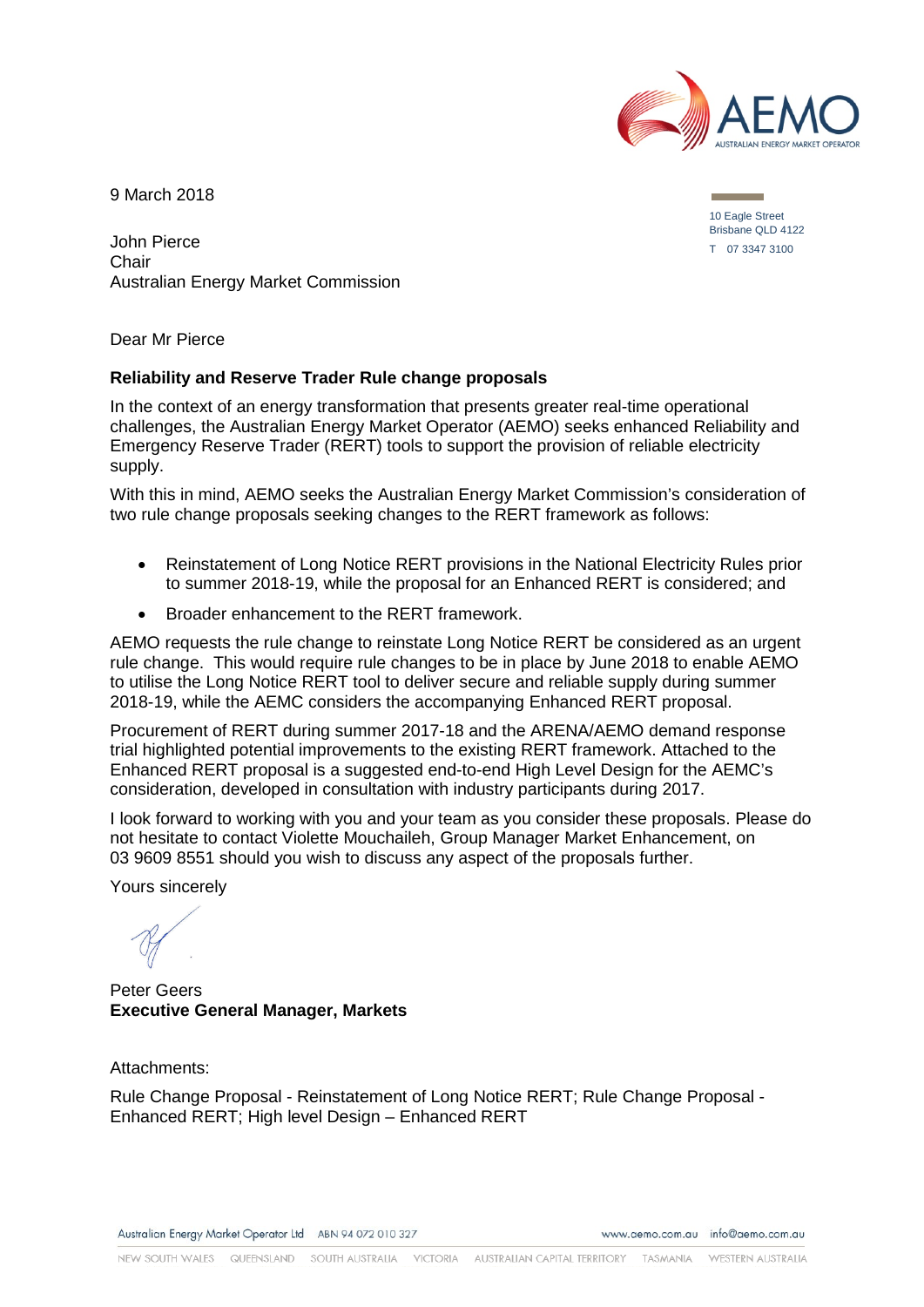

# ELECTRICITY RULE CHANGE PROPOSAL

REINSTATEMENT OF LONG NOTICE RERT

Published: **March 2018**



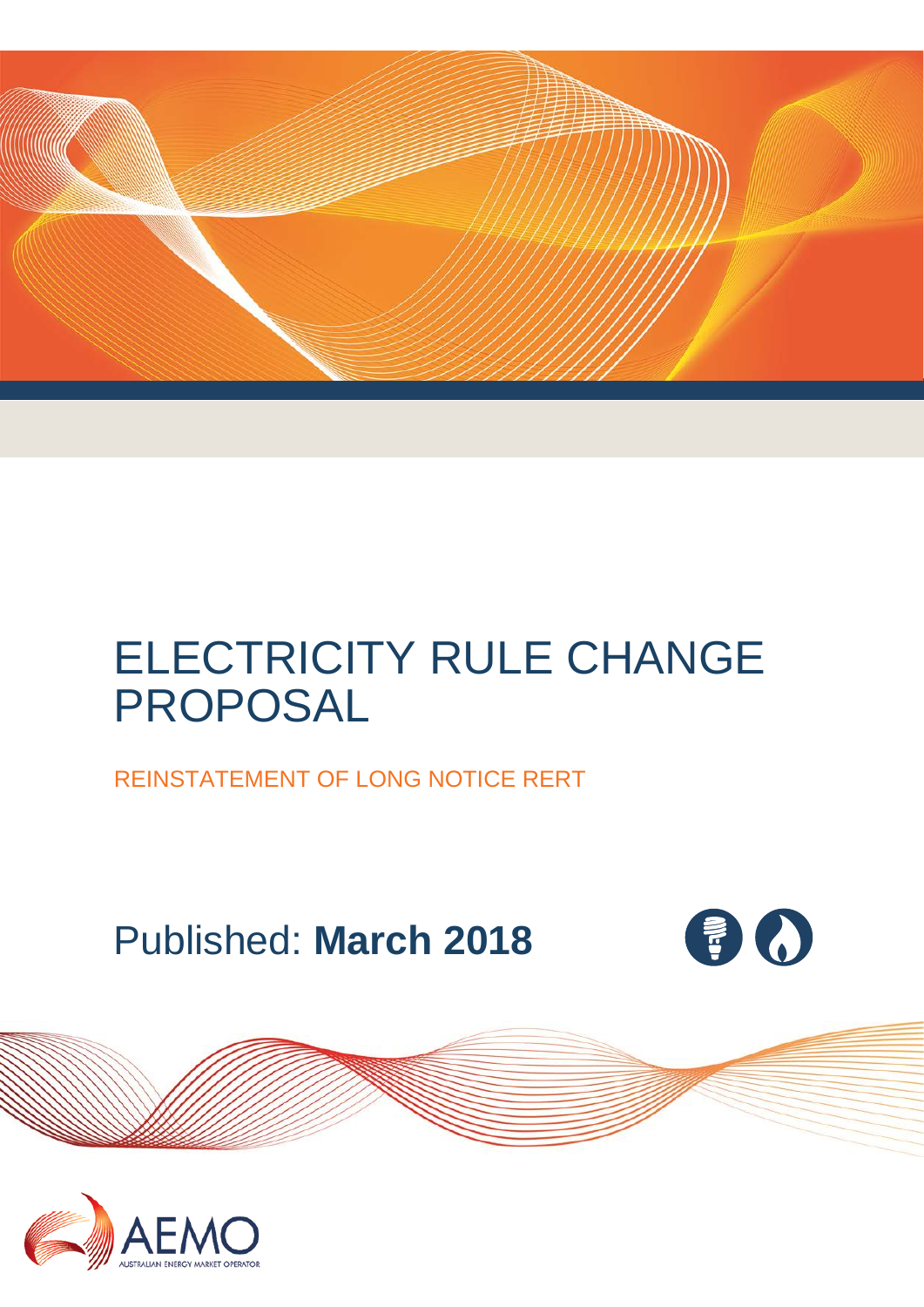



© 2018 Australian Energy Market Operator Limited. The material in this publication may be used in accordance with th[e copyright permissions on AEMO's website.](http://aemo.com.au/Privacy_and_Legal_Notices/Copyright_Permissions_Notice)

Australian Energy Market Operator Ltd ABN 94 072 010 327 [www.aemo.com.au](http://www.aemo.com.au/) [info@aemo.com.au](mailto:info@aemo.com.au)

NEW SOUTH WALES QUEENSLAND SOUTH AUSTRALIA VICTORIA AUSTRALIAN CAPITAL TERRITORY TASMANIA WESTERN AUSTRALIA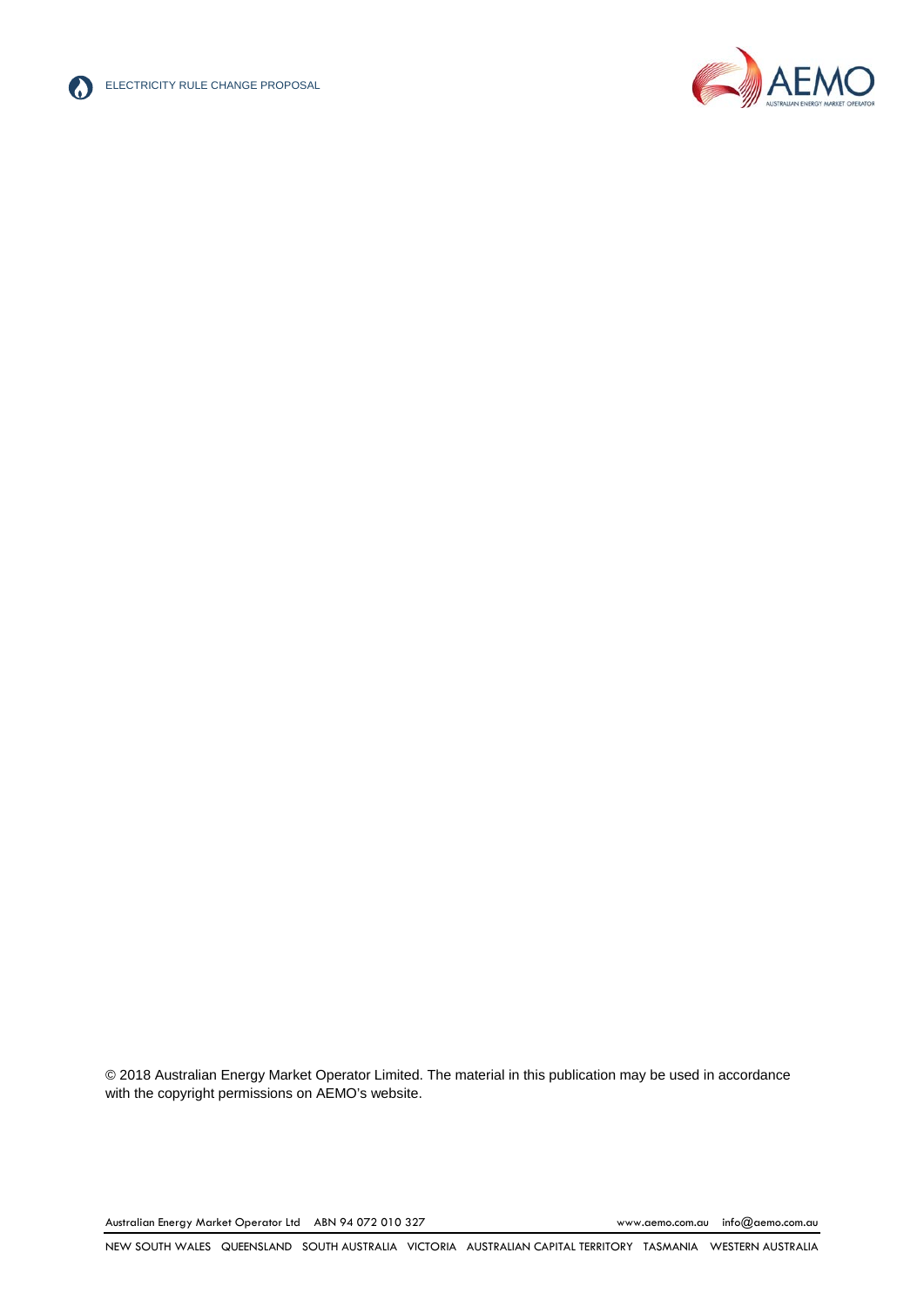

## **CONTENTS**

| 1.                                  | <b>SUMMARY</b>                                                                                      | $\mathbf{2}$                                                                                 |
|-------------------------------------|-----------------------------------------------------------------------------------------------------|----------------------------------------------------------------------------------------------|
| 2.                                  | <b>RELEVANT BACKGROUND</b>                                                                          | 3                                                                                            |
| 2.1<br>2.2                          | <b>Current Framework</b><br>Narrative of Issue and proposed changes                                 | 3<br>Error! Bookmark not defined.                                                            |
| 3.                                  | <b>STATEMENT OF ISSUE</b>                                                                           | 5                                                                                            |
| 3.1<br>3.2                          | <b>Current Rules</b><br><b>Issues with the current Rule</b>                                         | Error! Bookmark not defined.<br>5                                                            |
| 4.                                  | <b>HOW THE PROPOSAL WILL ADDRESS THE ISSUES</b><br>6                                                |                                                                                              |
| 4.1<br>4.2<br>4.3                   | How the proposal will address the issues<br><b>AEMO Procedure changes</b><br>Stakeholder Engagement | Error! Bookmark not defined.<br>Error! Bookmark not defined.<br>Error! Bookmark not defined. |
| 5.                                  | <b>PROPOSED RULE</b>                                                                                | 7                                                                                            |
| 5.1<br>5.2                          | Description of the Proposed Rule<br>Minor/Consequential Rule Changes                                | $\overline{7}$<br>Error! Bookmark not defined.                                               |
| 6.                                  | <b>HOW THE PROPOSED RULE CONTRIBUTES TO THE</b><br><b>NATIONAL ELECTRICITY OBJECTIVE (NEO)</b><br>8 |                                                                                              |
|                                     |                                                                                                     |                                                                                              |
| 7.                                  | <b>EXPECTED BENEFITS AND COSTS OF THE</b>                                                           |                                                                                              |
|                                     | <b>PROPOSED RULE</b>                                                                                | 9                                                                                            |
| <b>APPENDIX A. DRAFT RULE</b><br>10 |                                                                                                     |                                                                                              |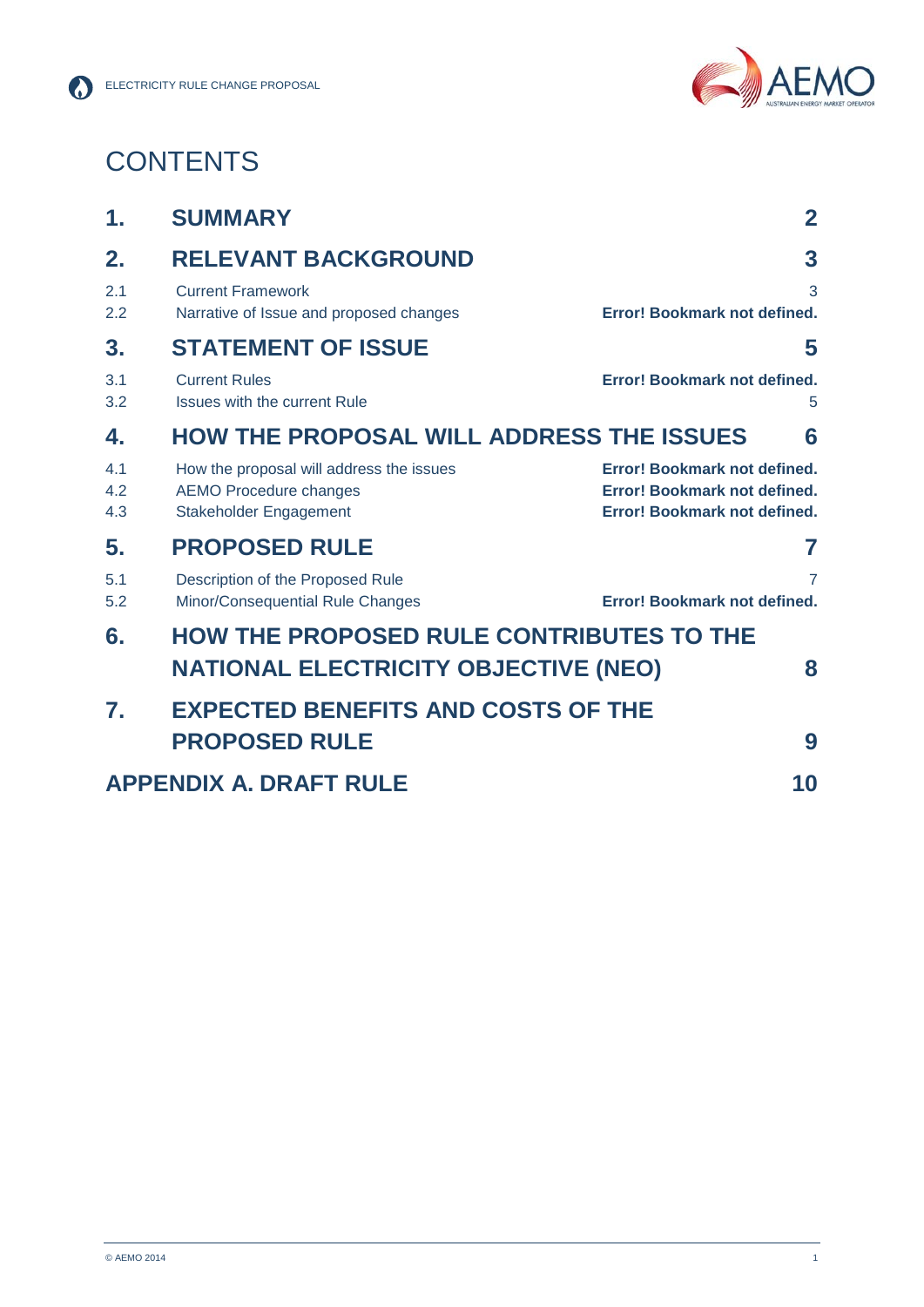

### <span id="page-4-0"></span>1. SUMMARY

In the context of an energy transformation that presents greater real-time operational challenges, the Australian Energy Market Operator (AEMO) seeks the necessary tools, including the Reliability and Emergency Reserve Trader (RERT) arrangements to support the provision of reliable and secure electricity supply. The purpose of this proposal is to request the reinstatement of Long Notice RERT provisions in the National Electricity Rules (NER) by mid-2018 to enable AEMO to utilise the full set of tools for summer 2018-19.

In June 2016, the Australian Energy Market Commission's (AEMC) Extension of the Reliability and Emergency Reserve Trader Rule shortened the period over which AEMO can contract reserves ahead of a projected reserve shortfall from nine months to 10 weeks. The change to the rules aimed to minimise any market distortionary effects associated with the RERT's indefinite extension.

Since the rule change's effective date of 1 November 2017, AEMO has been unable to procure reserve beyond a 10-week period. In AEMO's view, a 10-week procurement period does not provide AEMO with a long enough lead-time to include all potential reserve options in the tender process.

Since the AEMC's review, the Australian power system has continued to undergo rapid transformational change with an increasing chance of supply shortfalls. A system once dominated by excess capacity and central large-scale, synchronous power plants and passive consumption is now characterised by a rapid increase in distributed energy resources and wind and solar energy, coupled with retirements of conventional plant. In addition, to manage the risk for 2017/18, AEMO relied on the long notice RERT processes.

To be better equipped to manage these issues, AEMO requests that the AEMC reinstate Long Notice RERT. AEMO requests this rule change to reinstate Long Notice RERT be considered as an urgent rule change to support the delivery of secure and reliable supply during summer 2018-19.

In a separate rule change proposal submitted alongside this proposal, AEMO seeks consideration of broader enhancements to RERT.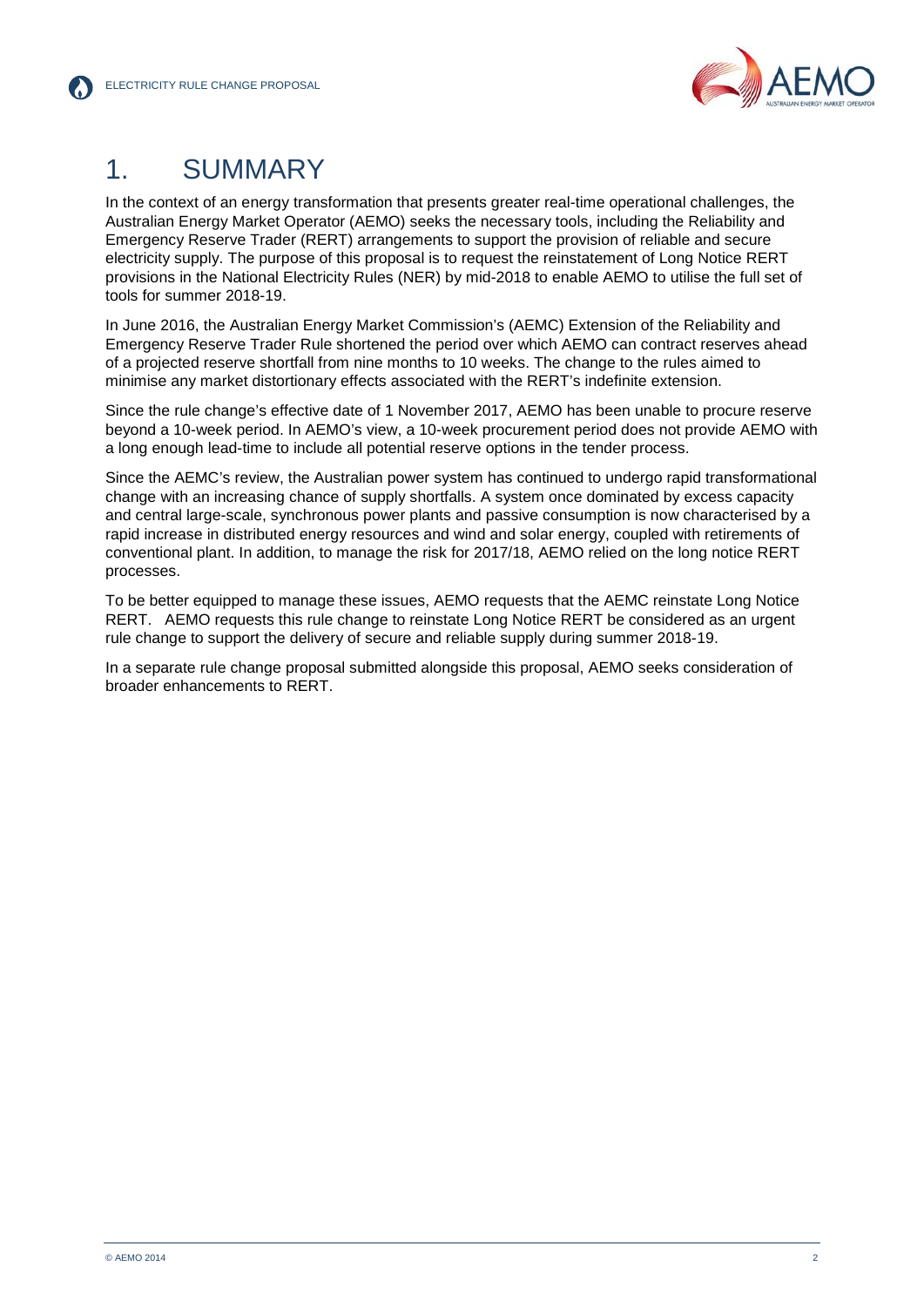

### <span id="page-5-0"></span>2. RELEVANT BACKGROUND

<span id="page-5-1"></span>In June 2016, the AEMC made a rule (Extension of the Reliability and Emergency Reserve Trader) to update the RERT framework in the National Electricity Rules (clause 4.8.9 (a)). Since its effective date of 1 November 2017, AEMO has been unable to procure reserve beyond a 10-week period.

To manage the risk for 2017/18, AEMO relied on the long notice RERT processes. This gave the market operator longer lead times to go out to market to procure reserves outside of the market.

In addition to this rule change proposal, AEMO has also submitted a rule change proposal to the AEMC for an Enhanced RERT. Attached to the Enhanced RERT proposal is a suggested end-to-end High Level Design for the AEMC's consideration, developed in consultation with industry participants during 2017.

#### **2.1.1 Current Framework**

Under the current regime, AEMO has mechanisms at its disposal to minimise supply shortfalls. One of these mechanisms is RERT. Under the RERT framework:

• AEMO may enter into one or more contracts with any person in relation to the capacity of: (1) scheduled generating units, scheduled network services or scheduled loads (being scheduled reserve contracts); and

(2) unscheduled reserves (being unscheduled reserve contracts).

- AEMO may determine to enter into reserve contracts to ensure that the reliability of supply in a region or regions meets the reliability standard for the region and, where practicable, to maintain power system security
- AEMO must consult with persons nominated by the relevant participating jurisdictions in relation to any determination to enter into contracts under paragraph (b).
- AEMO must not enter into, or renegotiate, a reserve contract more than 10 weeks prior to the date that AEMO reasonably expects that the reserve under that contract may be required to ensure reliability of supply and, where practicable, to maintain power system security. For the avoidance of doubt, AEMO may negotiate with potential tenderers in relation to reserve contracts at any time[1.](#page-5-2)

AEMO may procure reserves "to ensure that the reliability of supply in a *region* or *regions* meets the *reliability standard* and, where practicable, to maintain power system security". AEMO implements the reliability standard in a number of contexts in accordance with the Rules and the Reliability Standard Implementation Guidelines (RSIG).

AEMO also has the power to direct or instruct Registered Participants in order to maintain the power system in a reliable operating state.

As set out in clause 3.8.14, during times of supply scarcity, AEMO must use its reasonable endeavours to ensure a market response, RERT dispatch or activation and directions are undertaken in that order.

In addition to the Rules, AEMO is guided by the Reliability Panel's RERT guidelines. The RERT guidelines cover a range of matters including:

- what information AEMO must take into account when deciding whether to exercise the RERT;
- the relevance of the RERT principles to the exercise of the RERT;
- the actions that AEMO may take to be satisfied that the reserves that are to be the subject of a reserve contract are not available to the market through any other arrangement;
- the process AEMO should undertake in contracting for reserves including the process for tendering for contracts for such reserves;

<span id="page-5-2"></span><sup>&</sup>lt;sup>1</sup> National Electricity Rules clause  $3.20.3$  (a) – (d)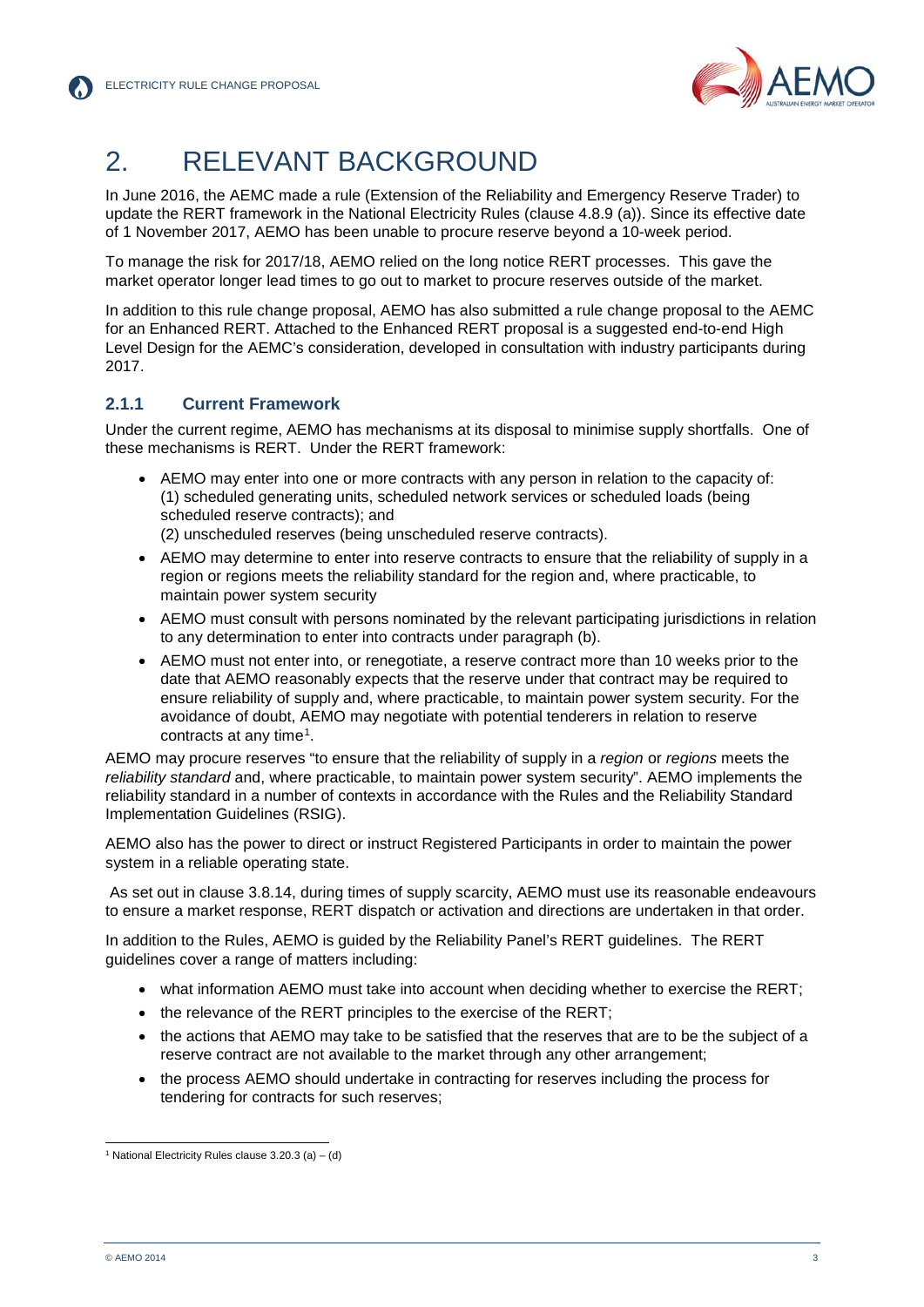

- the process AEMO should undertake in contracting for reserves in relation to different notice situations, as described in the RERT guidelines, to ensure reliability of supply and, where practicable, maintain power system security;
- any specific or additional assumptions about key parameters that AEMO must take into account in assessing the cost effectiveness of exercising the RERT;
- matters relevant to AEMO managing a portfolio of reserve contracts; and
- additional forecasts that AEMO should take into account prior to exercising the RERT.

#### **2.1.2 How AEMO implements the Rules**

The power system is not in a reliable operating state when load shedding is occurring or expected to occur (NER 4.2.7). The Reliability Standard determines the long-term level of reliability that should be targeted by the market, representing the trade-off between higher levels of reliability and higher system costs. Under the Rules, this is set at an expected level of no more than 0.002% unserved energy for a given financial year. When undertaking long-term assessment of system reliability in the Electricity Statement of Opportunities (ESOO), AEMO calculates a probability-weighted USE assessment, consistent with the RSIG.

Closer to real-time, however, AEMO takes steps during times of supply scarcity to avoid load shedding. If AEMO declares an LOR or low reserve condition (LRC), AEMO is required to determine and publish a notice of any foreseeable circumstance that may require AEMO to intervene and the latest time to intervene. During times of supply scarcity, AEMO must use reasonable endeavours to exhaust market options before exercising RERT. The last resort is further corrective action under NER clause 4.8.9 or section 116 of the NEL. AEMO's objective when exercising RERT is to meet the reliability standard and, where practicable, maintain power system security. The objective of a direction or instruction is for power system security, safety and reliability.

While the rules allow AEMO to direct or instruct a registered participant provided it is available at the time the need arises, the RERT framework allows AEMO to contract for additional (out of market) reserves ahead of a projected reliability shortfall. AEMO is able to activate or dispatch these reserves in operational timeframes to maintain reliability, if a market response cannot be secured.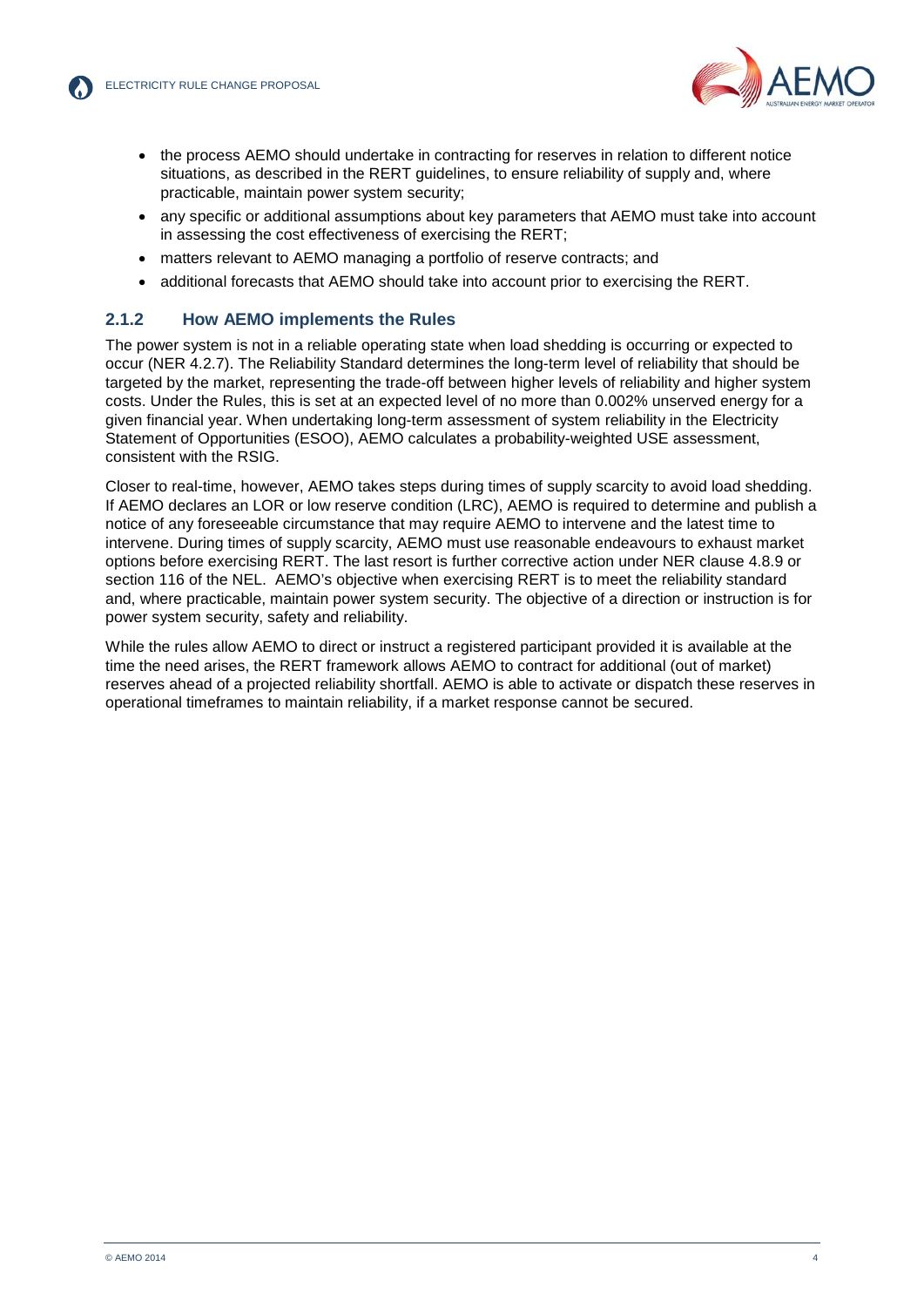

### <span id="page-7-0"></span>3. STATEMENT OF ISSUE

#### <span id="page-7-1"></span>**3.1 Power system transformation**

The Australian power system continues to undergo rapid transformational change. A system once dominated by excess capacity and central large-scale, synchronous power plants and passive consumption is now characterised by a rapid increase in distributed energy resources and wind and solar energy, coupled with retirements of conventional plant. There is continued growth in battery storage, pumped hydro and connected and standalone micro grids and micro markets.

In the environment of transformational change, the market operator should have the necessary tools to manage the system securely and reliably. One of these tool is RERT.

#### **3.2 Issues with the current Rule**

The current energy transformation, in which the broader range of energy resources creates variability, places greater challenges on operating the system in real-time. Current projections indicate a heightened risk of load shedding in coming summers, especially in Victoria and South Australia in the near term. AEMO modelling highlights an increased risk of load shedding in 2018-19 and 2019-20 in Victoria and, potentially, South Australia. Even in regions where the projected USE averaged over a broad range of scenarios does not breach the Reliability Standard on a long-term planning basis, AEMO projects that the risk of some unserved energy is high compared with recent levels. For example, in Victoria in 2018-19 under AEMO's "neutral" demand growth scenario, the risk of breaching the reliability standard is projected to be 9%, and the risk of *some* unserved energy is approximately 25%.

Continuation of these conditions, in the absence of reserve procurement, could lead to breaches in the reliability standard one year in ten with load shedding expected every four years. This is most likely during peaky demand years (e.g., 10% POE peak demands) even if, averaged over all scenarios, the projected USE was less than 0.002%.

For the above reasons, AEMO seeks reinstatement of Long Notice RERT by mid-2018. This timeframe recognised the lead time required for AEMO together with the fact the Relaibility Panel will need to update its RERT guidelines. While AEMO supports the market operating with minimal intervention, AEMO seeks Long Notice RERT as an additional short-term safety net for the procurement of reserves. Specifically, AEMO considers that the current 10-week period does not provide a sufficient lead time for the procurement of reserve capacity in the most competitive and cost-effective way when it is most required by the market. The length of the procurement period places limits on the range of reserves AEMO can access, acting as a barrier to entry. For instance, diesel and demand response options generally require a longer commitment period. AEMO also considers all relevant tools should be available to AEMO until such time the AEMC considers (as part of the Reliability Frameworks Review and consideration of AEMO's enhanced RERT rule change proposal) the role of RERT/strategic reserve in the market going forward.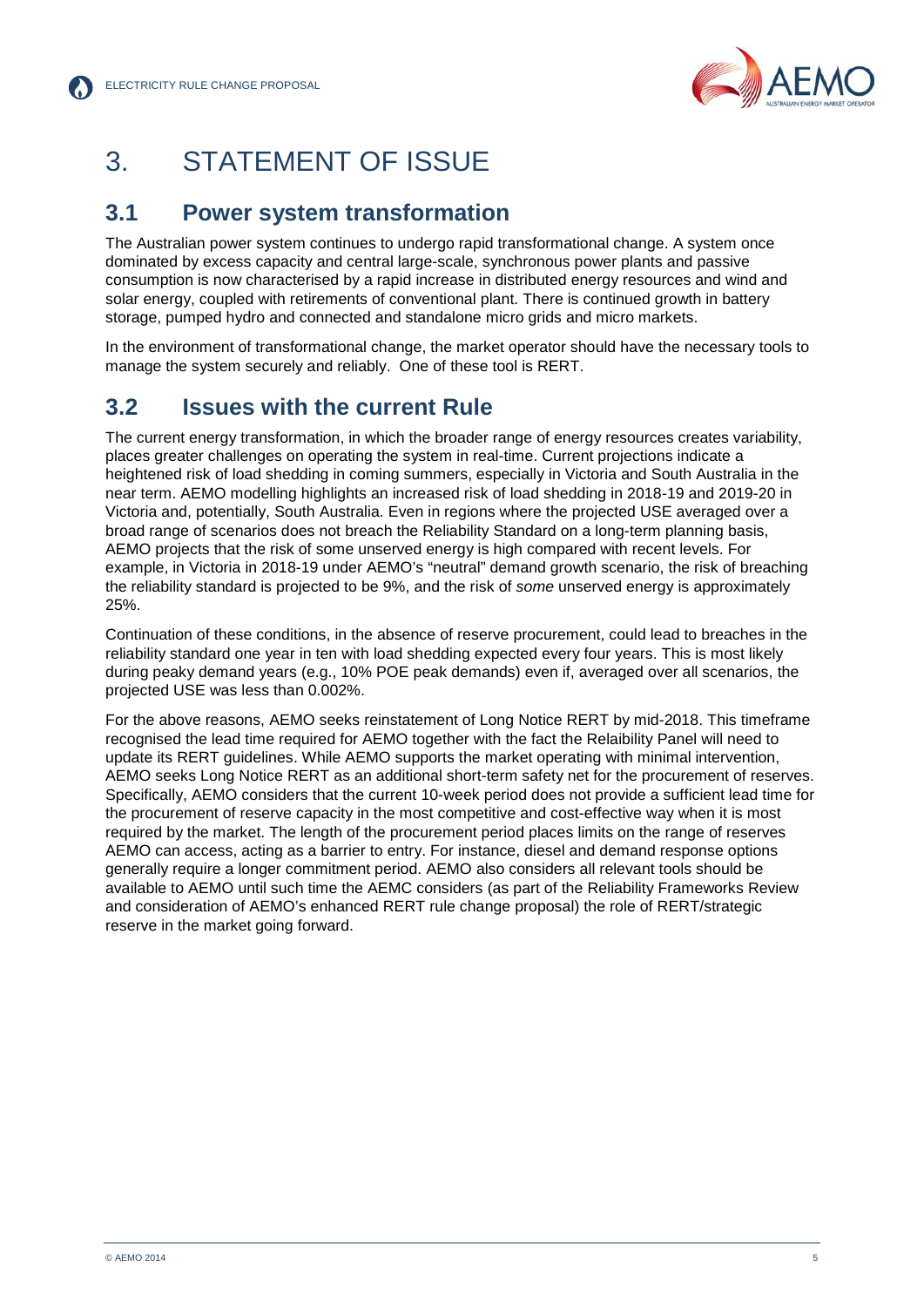

### <span id="page-8-0"></span>4. HOW THE PROPOSAL WILL ADDRESS THE ISSUES

Providing AEMO with nine months to contract for reserves ahead of a projected shortfall would allow for potential participants to make the necessary preparations, such as seeking demand response from consumers, installing any necessary control systems and procuring and shipping diesel gensets.

AEMO's experience with procuring RERT capacity through the ARENA tender process and 2017-18 process demonstrated that significant capacity, particularly from distributed generation and demandside response, can be procured at low cost if providers are given sufficient notice and the certainty to negotiate with their customers.

The potential for longer contracts would need to be balanced against the risk of drawing reserves out of the energy market – for example, if contracts for reserves are more attractive than those being offered by retailers. This could be managed by AEMO in several ways, including:

- Limitations on resources transitioning from the energy market to RERT. This could include restrictions on resources that had operated in the energy market in the preceding 12 months, as well as asking proponents to demonstrate why they couldn't participate in the energy market.
- Capping the availability payments that can be offered to reserves, thereby encouraging providers to focus on usage costs as their primary revenue stream. This has the added benefits of reducing the ongoing cost of reserves and minimising the potential economic consequences of uncertain forecasts.

Given the reserves are out-of-market and only activated after all market options have been exhausted and prior to load shedding, and the use of intervention pricing during any activations, the price signals for market investment (whether as merchant generation or through signing contracts) would still exist. Reserves would typically only be dispatched during periods of very tight supply-demand, with correspondingly high prices. Firm project announcements would also be considered when determining any reserve requirements or shortfalls.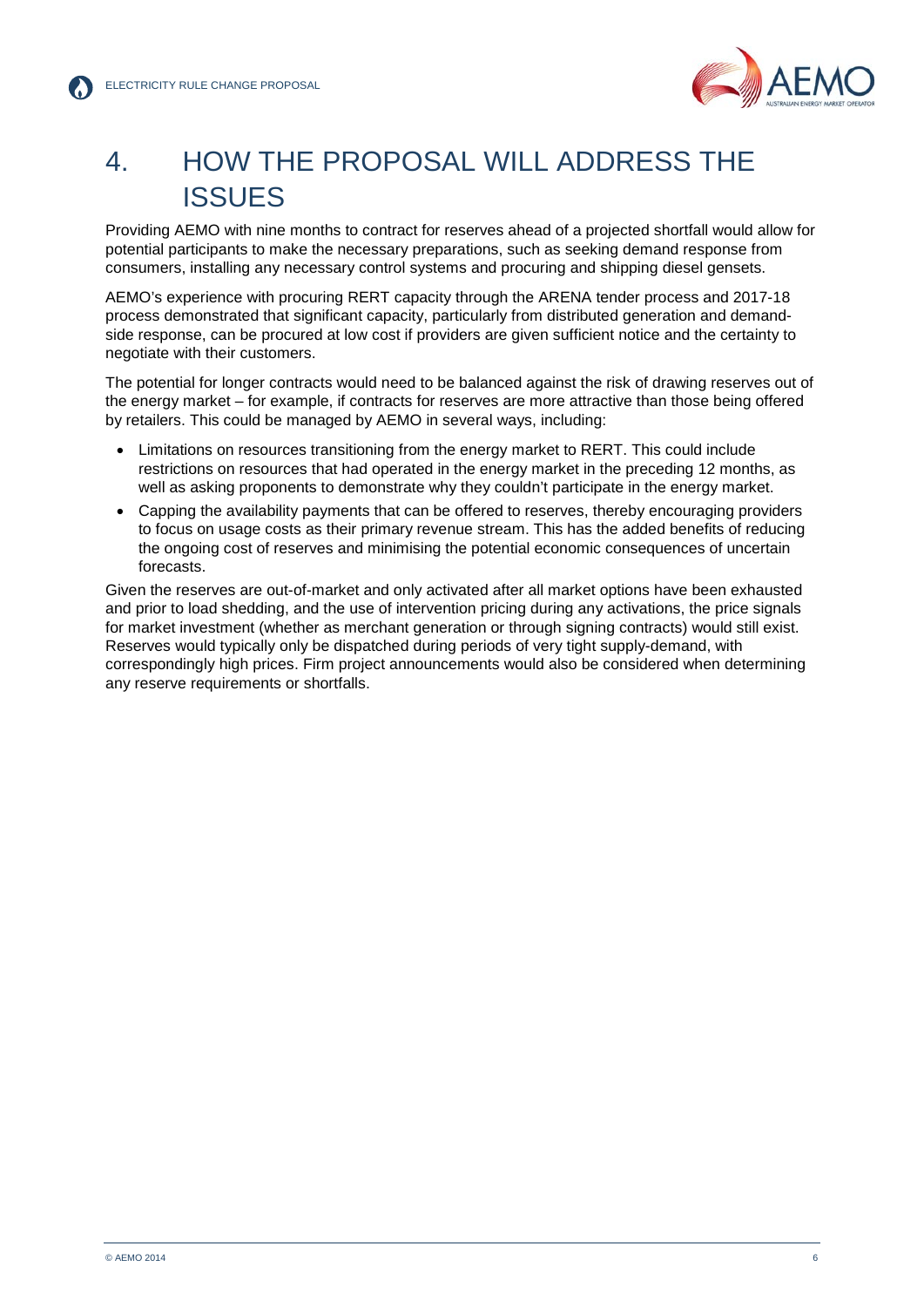

### <span id="page-9-0"></span>5. PROPOSED RULE

### <span id="page-9-1"></span>**5.1 Description of the Proposed Rule**

AEMO proposes reinstatement of Long Notice RERT. In clause 3.20.3(d), "10 weeks" would be omitted and substituted with "nine months". A draft Rule is attached as an Appendix.

### **5.2 Request for Urgent rule change**

The AEMC has the ability to expedite a rule change proposal where it forms the view that the request is for an urgent rule.

An urgent rule is one that, if not made as a matter of urgency, will result in imminent prejudice or threat to the effective operation and administration of the wholesale electricity market or the safety, security or reliability of the interconnected electricity system. AEMO requests the AEMC consider this proposal an urgent rule change for the following reasons:

- Not providing AEMO with the appropriate tools in its system operations role by summer 2018-9, in the form of Long Notice RERT, places additional reliability and supply risks on a market already going through a major transformation.
- A 10-week horizon may not be sufficient for AEMO to procure the reserves necessary, should assessment for the 2018-19 or subsequent summers highlight a heightened security or reliability risk that requires mitigation and management through RERT. Since the AEMC's June 2016 determination (in which it removed Long Notice RERT) a number of conditions in the market have changed, including tighter supply/demand conditions and current and impending withdrawal of plant. These changes highlight how rapidly conditions can change in the current NEM, placing greater need for AEMO, as system operator, to have stronger mechanisms to manage the grid to minimise breaches of the reliability standard.
- AEMO considers the Long Notice RERT framework should be included in its toolkit until such time other market changes – such as the National Energy Guarantee and Enhanced RERT – are reviewed and/or implemented.
- As noted previously, a 10-week period may act as a barrier to parties (not already participating in the market) interested in and able to provide reserve, having an impact on competition and the associated cost of reserves. To enable participation of potential reserve providers in summer 2018- 19, AEMO would need Long Notice RERT to be reinstated by mid-2018. This is because providers will require contracts in place with sufficient lead time to put in place associated arrangements – for instance, to acquire land, capital and environmental approvals.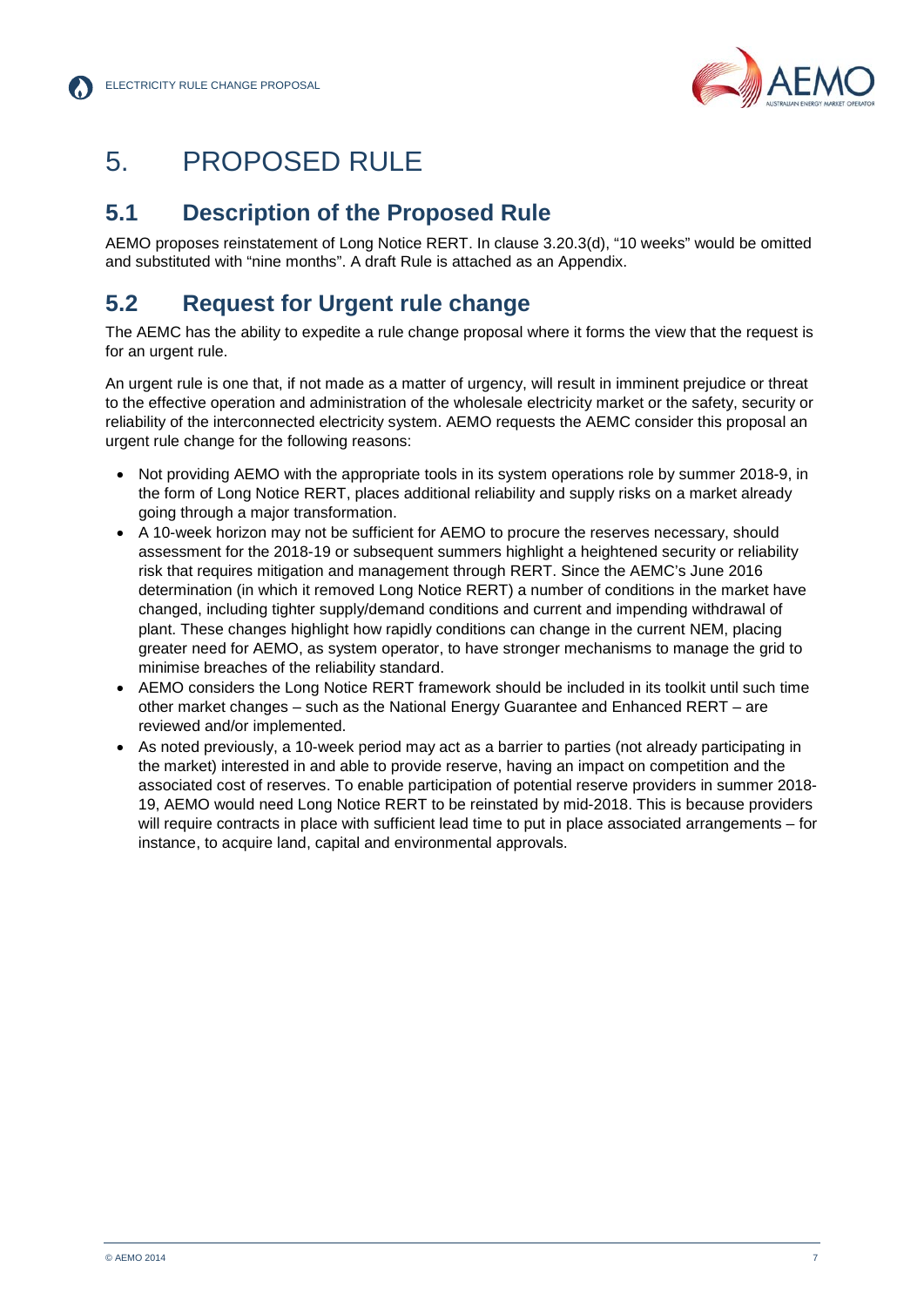

### <span id="page-10-0"></span>6. HOW THE PROPOSED RULE CONTRIBUTES TO THE NATIONAL ELECTRICITY OBJECTIVE (NEO)

The NEO is to promote efficient investment in, and efficient operation and use of, electricity services for the long-term interests of consumers of electricity with respect to price, quality, safety, reliability, and security of supply of electricity; and the reliability, safety and security of the national electricity system.

The aspects of the NEO related to RERT are the promotion of the efficient operation and use of electricity services for the long term interests of consumers with respect to price and reliability and security of supply.

AEMO's proposal to reinstate Long Notice RERT is aimed at contributing to the reliable and secure supply of electricity. Reinstating long notice RERT would provide access to additional reserves over and above those already in the NEM. A longer lead time for procurement of reserves would better enable the market to deliver additional capacity, through a tender process that includes a broader range of resources including demand response. This was demonstrated during the AEMO/ARENA trial. The opportunity to include a broader range of resources, in turn, should lead to enhanced competition and lower costs for consumers.

Procuring out-of-market services may raise the risk that resources would be drawn out of the energy market by more favourable conditions offered for RERT capacity. As discussed previously, this could be managed by appropriate caps set on the availability payments, and restrictions on resources transitioning between the energy market and RERT. The second of these is called out in the rules currently.

It has been argued that RERT may have material distortionary effects. AEMO considers this needs to be considered in the context of the counterfactual which is involuntary load shedding. There are economic costs associated with load shedding. The RERT mechanism acts as a last resort to try and differentiate between parties value of reliability. In addition, load-shedding can mitigate risk for retailers through relieving their exposure to high prices, which in turn may weaken the incentives to fully hedge the load for extreme conditions. This may in turn weakens the investment signals. If however the loadshedding is averted through RERT, then the volume risk is preserved, strengthening the market signals.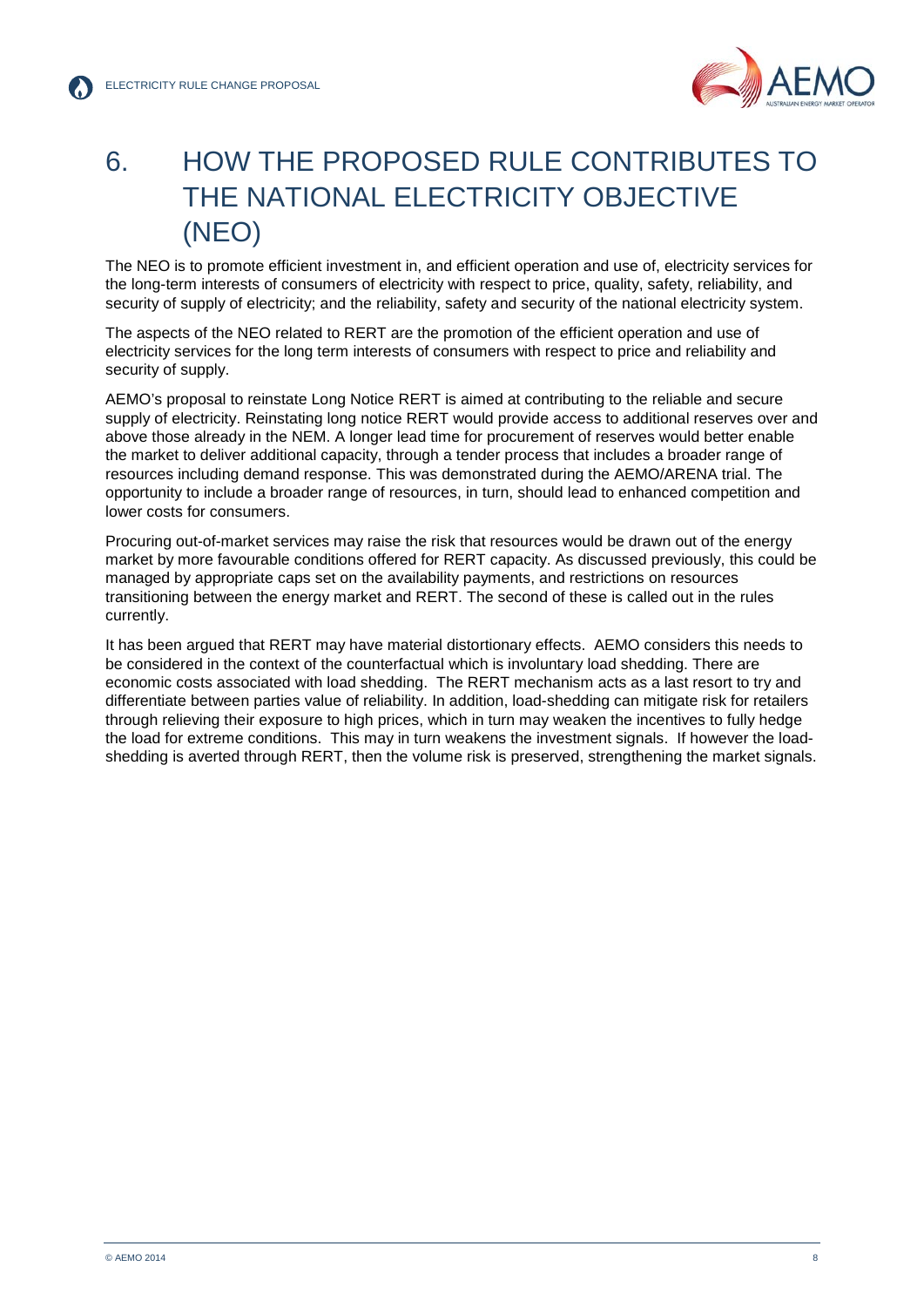

### <span id="page-11-0"></span>7. EXPECTED BENEFITS AND COSTS OF THE PROPOSED RULE

AEMO expects reinstatement of Long Notice RERT to provide a stronger safety net to AEMO in its role as system operator. As mentioned above, a nine month procurement period would enable inclusion of a wider range of energy and demand response resources leading to more competitive and cost-effective outcomes for consumers.

Implementing the change would have negligible costs. The change to the rules is minor and AEMO has procurement frameworks in place that can be adjusted to cover the longer period.

Not providing a stronger safety net to AEMO in its system operations role by summer 2018/9, in the form of Long Notice RERT, places additional reliability and supply risks on a market already going through a major transformation. Enhancing AEMO's safety net is preferable to load shedding, which places costs on consumers.